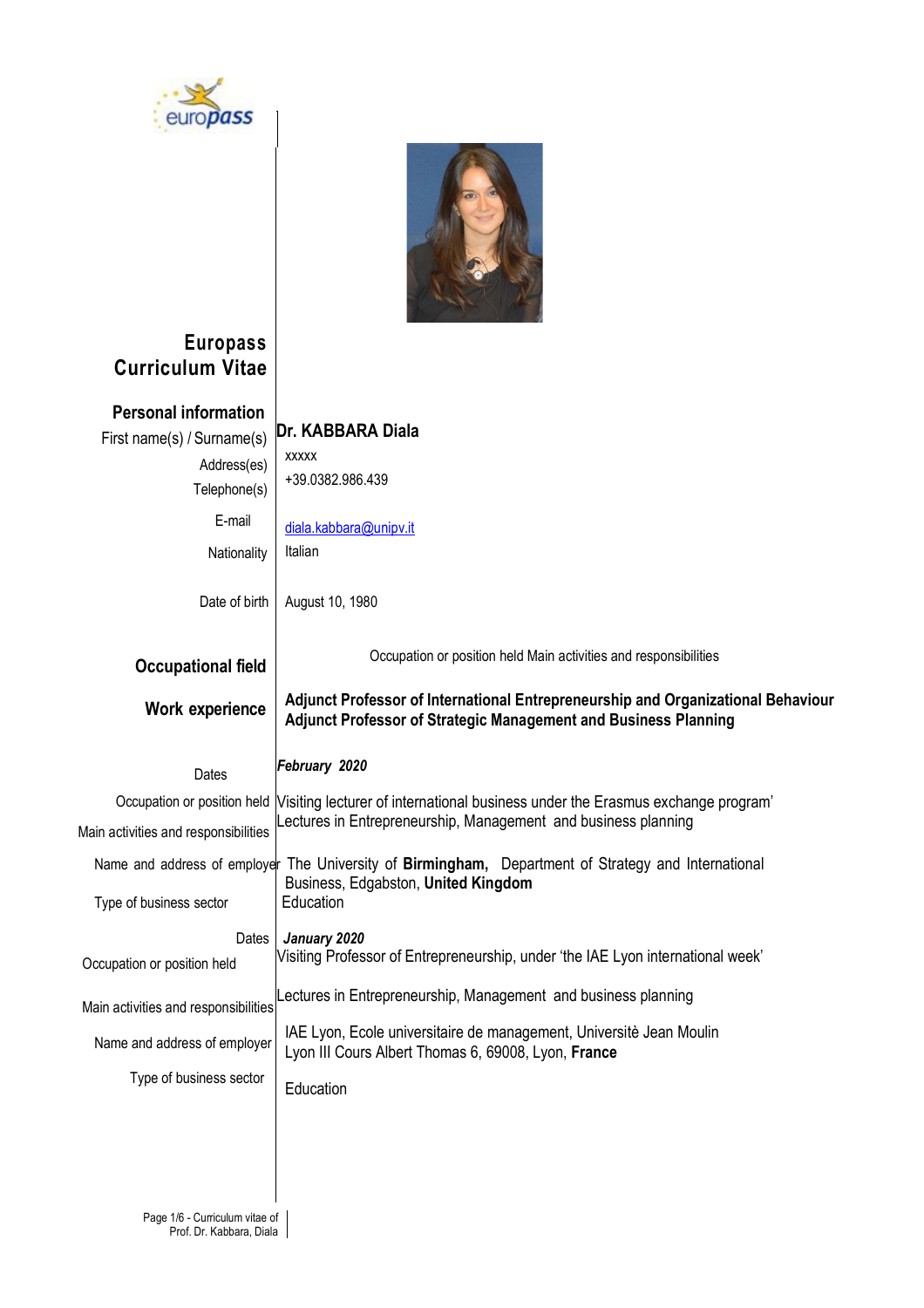|                                                                        | Dates August 2019                                                                                                                                     |  |  |  |  |  |  |  |
|------------------------------------------------------------------------|-------------------------------------------------------------------------------------------------------------------------------------------------------|--|--|--|--|--|--|--|
| Occupation or position held                                            | visiting lecturer of communication skills' Ecole Nationale d'administration 'ENA                                                                      |  |  |  |  |  |  |  |
| Main activities and responsibilities.                                  | Communication skills and Emotional intelligence                                                                                                       |  |  |  |  |  |  |  |
| Name and address of employer.                                          | Ecole Nationale d'administration ENA, the Department of Strategy and International                                                                    |  |  |  |  |  |  |  |
|                                                                        | Baabda. Mont liban, Lebanon                                                                                                                           |  |  |  |  |  |  |  |
| Type of business sector.                                               | Education                                                                                                                                             |  |  |  |  |  |  |  |
|                                                                        | Dates July 2019                                                                                                                                       |  |  |  |  |  |  |  |
|                                                                        | Occupation or position held Visiting Lecturer of Entrepreneurship -under the 'Erasmus Exchange program'                                               |  |  |  |  |  |  |  |
| Main activities and responsibilities.<br>Name and address of employer. | Lectures in entrepreneurship, management and business planning<br>The American University of Beirut (AUB) Suliman S. Olayan School of Business (OSB). |  |  |  |  |  |  |  |
| Type of business sector.                                               | Riad El Solh Beirut, Lebanon<br>Education                                                                                                             |  |  |  |  |  |  |  |
| Dates                                                                  | February 2019                                                                                                                                         |  |  |  |  |  |  |  |
|                                                                        | Occupation or position held visiting lecturer of Entrepreneurship and international business under the Erasmus exchange program'                      |  |  |  |  |  |  |  |
| Main activities and responsibilities.                                  | Management, entrepreneurship, business planning                                                                                                       |  |  |  |  |  |  |  |
| Name and address of employer.                                          | The University of Birmingham, Department of Strategy and International Business, Edgabston                                                            |  |  |  |  |  |  |  |
| Type of business sector.                                               | Education                                                                                                                                             |  |  |  |  |  |  |  |
|                                                                        | Dates <i>January</i> 2019                                                                                                                             |  |  |  |  |  |  |  |
| Occupation or position held                                            | Visiting Professor of Entrepreneurship, under 'the IAE Lyon international week'                                                                       |  |  |  |  |  |  |  |
| Main activities and responsibilities                                   | Lectures in entrepreneurship, management and in business planning                                                                                     |  |  |  |  |  |  |  |
| Name and address of employer                                           | Universitè Jean Moulin Lyon III, Cours Albert Thomas 6, 69008, Lyon, France                                                                           |  |  |  |  |  |  |  |
| Type of Business sector                                                | Education                                                                                                                                             |  |  |  |  |  |  |  |
|                                                                        | Dates September 2018- present                                                                                                                         |  |  |  |  |  |  |  |
|                                                                        | Occupation or position held Contract Professor of 'Strategic Management and Business Planning' in the master of Industrial automation                 |  |  |  |  |  |  |  |
| Main activities and responsibilities                                   | Engineering<br>Lectures in Management and strategy                                                                                                    |  |  |  |  |  |  |  |
| Name and address of employer                                           | Department of Engineering, University of Pavia                                                                                                        |  |  |  |  |  |  |  |
| Type of business sector                                                | Via Ferrata 5, 27100 Pavia, Italy<br>Education                                                                                                        |  |  |  |  |  |  |  |
| Dates                                                                  | <b>July 2018</b>                                                                                                                                      |  |  |  |  |  |  |  |
| Occupation or position held                                            | Visiting Lecturer of Entrepreneurship and leadership-under the 'Erasmus Exchange program'                                                             |  |  |  |  |  |  |  |
| Main activities and responsibilities                                   | Lectures in Business Ethics, Leadership, Management                                                                                                   |  |  |  |  |  |  |  |
| Name and address of employer                                           | The American University of Beirut (AUB), Suliman S. Olayan School of Business (OSB)                                                                   |  |  |  |  |  |  |  |
| Type of business sector                                                | Riad El Solh Beirut, Lebanon<br>Education                                                                                                             |  |  |  |  |  |  |  |
|                                                                        | Dates February 2018                                                                                                                                   |  |  |  |  |  |  |  |
| Occupation or position held                                            | Visiting Lecturer of Entrepreneurship-under the 'Erasmus Exchange program'                                                                            |  |  |  |  |  |  |  |
| Main activities and responsibilities                                   | Lectures in entrepreneurship, management                                                                                                              |  |  |  |  |  |  |  |
| Name and address of employer                                           | The University of Birmingham, the Department of Strategy and International Business<br>Edgabston Birmingham, United Kingdom                           |  |  |  |  |  |  |  |
| Type of business sector                                                | Education                                                                                                                                             |  |  |  |  |  |  |  |
| Page 2/6 - Curriculum vitae o<br>Prof. Dr. Kabbara, Diala              | Dates Occupation or position held                                                                                                                     |  |  |  |  |  |  |  |
|                                                                        |                                                                                                                                                       |  |  |  |  |  |  |  |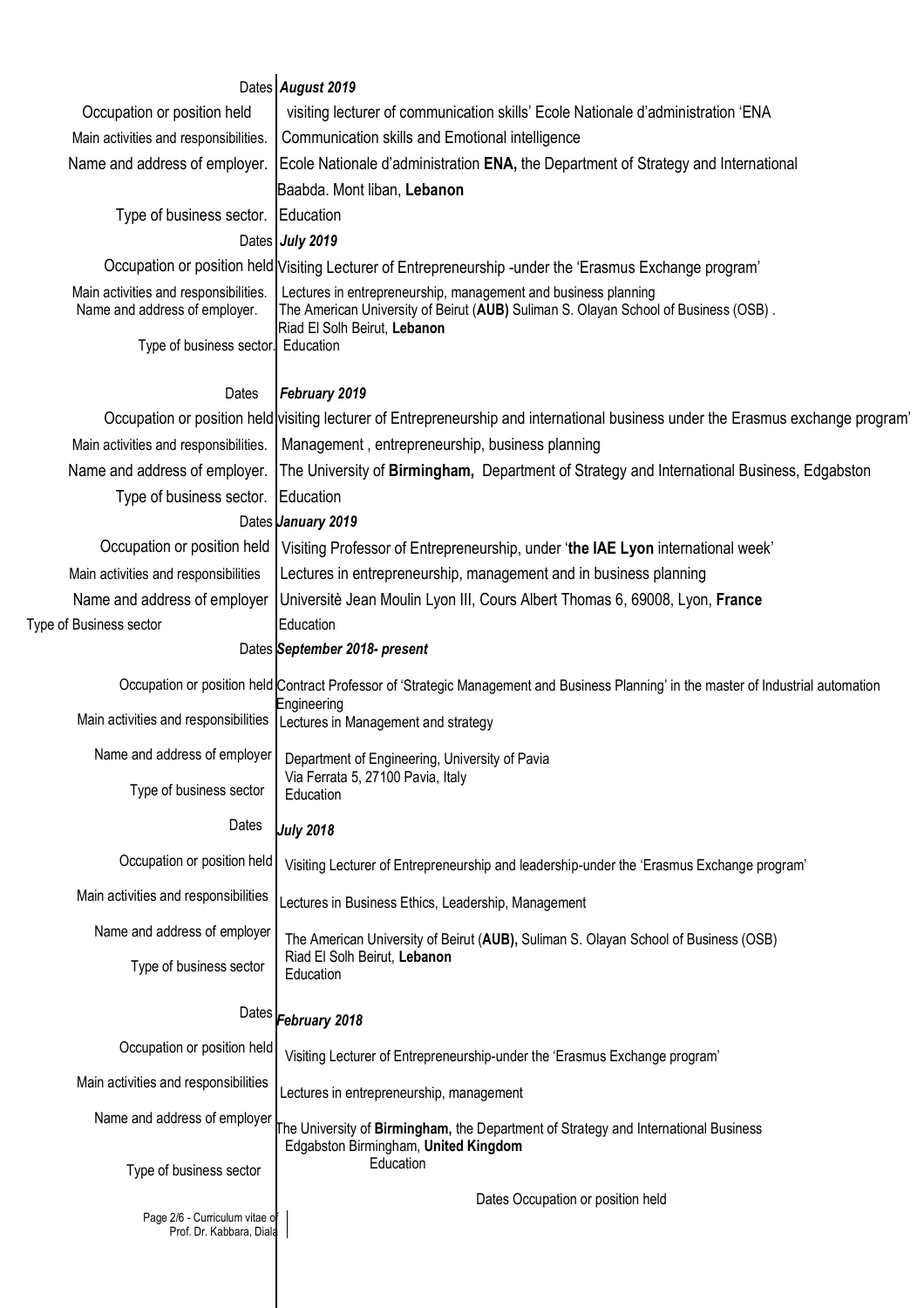|       | Main activities and responsibilities October 2016 |                                                                                                                                             |  |  |  |  |  |  |  |
|-------|---------------------------------------------------|---------------------------------------------------------------------------------------------------------------------------------------------|--|--|--|--|--|--|--|
|       |                                                   | Visiting Lecturer of Entrepreneurship-under the 'Erasmus Exchange program'                                                                  |  |  |  |  |  |  |  |
|       |                                                   | Lectures in entrepreneurship, management, Business planning                                                                                 |  |  |  |  |  |  |  |
|       |                                                   | Name and address of employer Princess Summaya University (PSUT), King Talal Faculty of Business and Technology<br>Amman-Jordan<br>Education |  |  |  |  |  |  |  |
|       | Type of business sector                           |                                                                                                                                             |  |  |  |  |  |  |  |
|       |                                                   |                                                                                                                                             |  |  |  |  |  |  |  |
|       |                                                   | Dates January 2016                                                                                                                          |  |  |  |  |  |  |  |
|       | Occupation or position held                       | Visiting Professor of Entrepreneurship and management, under 'the IAE Lyon international                                                    |  |  |  |  |  |  |  |
| Dates | Main activities and responsibilities              | week' Lectures in, management, Finance and business planning                                                                                |  |  |  |  |  |  |  |
|       | Name and address of employer                      | IAE Lyon, Ecole universitaire de management, Universitè Jean Moulin Lyon III<br>Cours Albert Thomas 6, 69008, Lyon, France                  |  |  |  |  |  |  |  |
|       | Type of business sect                             | Education                                                                                                                                   |  |  |  |  |  |  |  |
|       | Occupation or position held                       | January 2015<br>Visiting Professor of Entrepreneurship, under 'the IAE Lyon international week'                                             |  |  |  |  |  |  |  |
|       | Main activities and responsibilities              | Lectures in entrepreneurship, management, Finance and in business planning                                                                  |  |  |  |  |  |  |  |
|       | Name and address of employer                      | IAE Lyon, Ecole universitaire de management, Universitè Jean Moulin Lyon III                                                                |  |  |  |  |  |  |  |
|       | Type of business sector                           | Cours Albert Thomas 6, 69008, Lyon, France<br>Education                                                                                     |  |  |  |  |  |  |  |
|       |                                                   |                                                                                                                                             |  |  |  |  |  |  |  |
|       |                                                   |                                                                                                                                             |  |  |  |  |  |  |  |
|       |                                                   |                                                                                                                                             |  |  |  |  |  |  |  |
|       |                                                   |                                                                                                                                             |  |  |  |  |  |  |  |
|       |                                                   |                                                                                                                                             |  |  |  |  |  |  |  |
|       |                                                   |                                                                                                                                             |  |  |  |  |  |  |  |
|       |                                                   |                                                                                                                                             |  |  |  |  |  |  |  |
|       |                                                   |                                                                                                                                             |  |  |  |  |  |  |  |
|       |                                                   |                                                                                                                                             |  |  |  |  |  |  |  |
|       |                                                   |                                                                                                                                             |  |  |  |  |  |  |  |
|       |                                                   |                                                                                                                                             |  |  |  |  |  |  |  |
|       |                                                   |                                                                                                                                             |  |  |  |  |  |  |  |
|       |                                                   |                                                                                                                                             |  |  |  |  |  |  |  |
|       |                                                   |                                                                                                                                             |  |  |  |  |  |  |  |
|       |                                                   |                                                                                                                                             |  |  |  |  |  |  |  |
|       |                                                   |                                                                                                                                             |  |  |  |  |  |  |  |
|       |                                                   |                                                                                                                                             |  |  |  |  |  |  |  |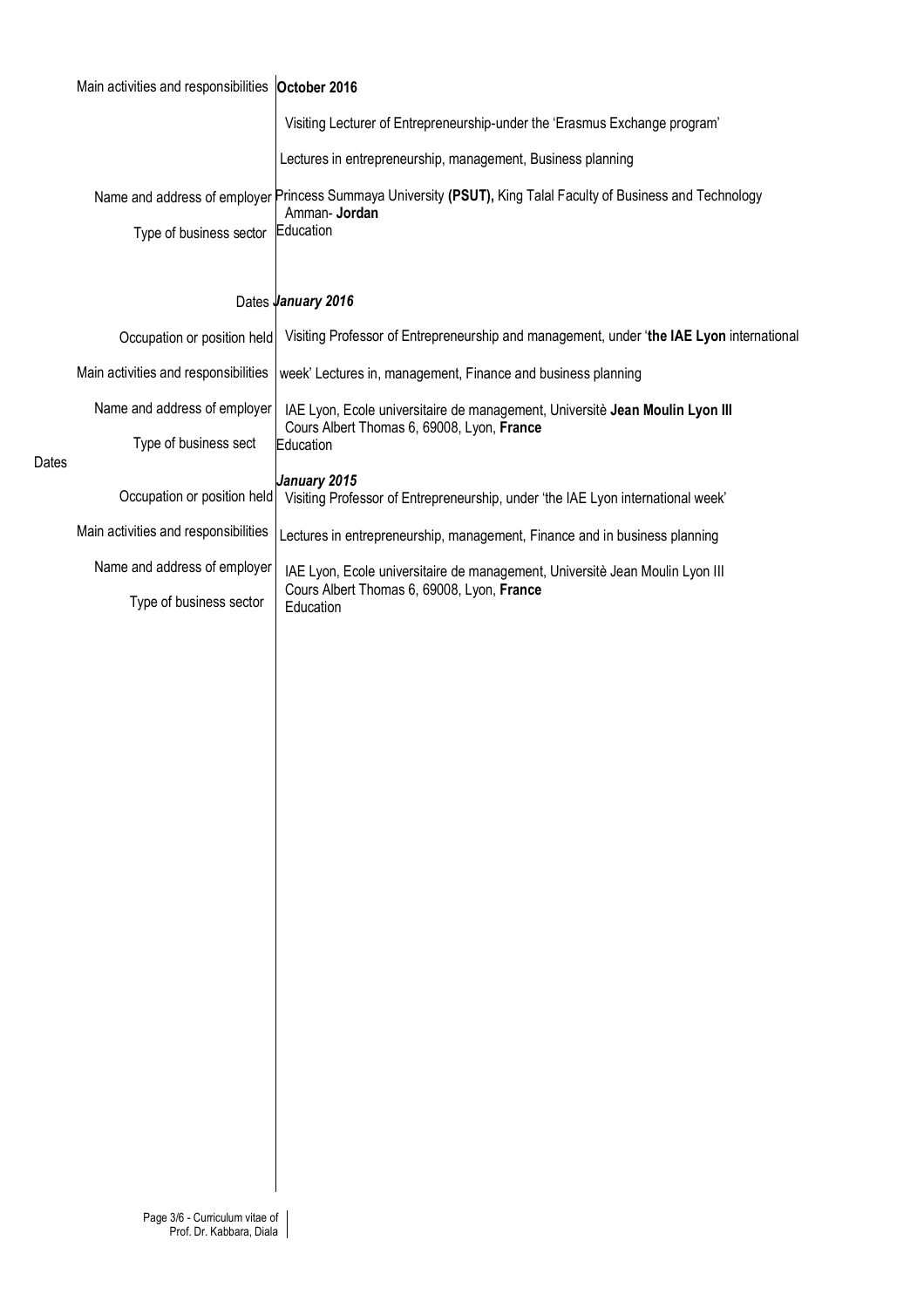| Dates |                                                | 2014-PRESENT                                                                                                                                                                              |  |  |  |  |  |  |
|-------|------------------------------------------------|-------------------------------------------------------------------------------------------------------------------------------------------------------------------------------------------|--|--|--|--|--|--|
|       | Occupation or position held                    | Contract Professor of International Entrepreneurship and Organizational Behavior in MEFI, (Master in<br>Economics, Finance and International Integration).                                |  |  |  |  |  |  |
|       | Main activities and responsibilities           | Lectures in international entrepreneurship, management and in business planning<br>Coordination with different international visiting professors and different entrepreneurs and managers |  |  |  |  |  |  |
|       | Name and address of employer                   | Department of Economics and Management, University of Pavia<br>Via San Felice 5, 27100, Pavia, Italy                                                                                      |  |  |  |  |  |  |
|       | Type of business or sector                     | Education and research activities                                                                                                                                                         |  |  |  |  |  |  |
|       | Dates                                          | 2010-2013                                                                                                                                                                                 |  |  |  |  |  |  |
|       | Occupation or position held                    | Contract Professor of International Entrepreneurship and new ventures finance in MIBE, (Master in<br>International business and Economics).                                               |  |  |  |  |  |  |
|       | Main activities and responsibilities           | Lectures in international entrepreneurship, in Finance and in business planning<br>Coordination with different international visiting professors and different entrepreneurs and managers |  |  |  |  |  |  |
|       | Name and address of employer                   | Department of Economics and Management, University of Pavia<br>Via San Felice 5, 27100, Pavia, Italy                                                                                      |  |  |  |  |  |  |
|       |                                                | Type of business or sector   Education and research activities                                                                                                                            |  |  |  |  |  |  |
|       | Dates                                          | 2010- PRESENT                                                                                                                                                                             |  |  |  |  |  |  |
|       | Occupation or position held                    | Reviewer in international journals                                                                                                                                                        |  |  |  |  |  |  |
|       |                                                | Main activities and responsibilities Validation, providing feedback and evaluation of the research.                                                                                       |  |  |  |  |  |  |
|       |                                                | Name and address of employer   Journal of International Entrepreneurship,<br>Journal of Global Entrepreneurship research,<br>International journal of Emerging markets,                   |  |  |  |  |  |  |
|       | Type of Business or Sector Research activities |                                                                                                                                                                                           |  |  |  |  |  |  |
|       | Dates                                          | FEBRUARY 2008- NOVEMBER 2008                                                                                                                                                              |  |  |  |  |  |  |
|       | Occupation or positions held                   | Researcher, research project: "Entrepreneurship in High-tech sector in the Lombardia"                                                                                                     |  |  |  |  |  |  |
|       | Main activities and responsibilities           | Data Collection and Data Analysis<br>Lombardy Region                                                                                                                                      |  |  |  |  |  |  |
|       |                                                | Name and address of employer Piazza Citta di Lombardia- 20124 Milano                                                                                                                      |  |  |  |  |  |  |
|       | Type of business or Sector                     | Research activities                                                                                                                                                                       |  |  |  |  |  |  |
|       |                                                |                                                                                                                                                                                           |  |  |  |  |  |  |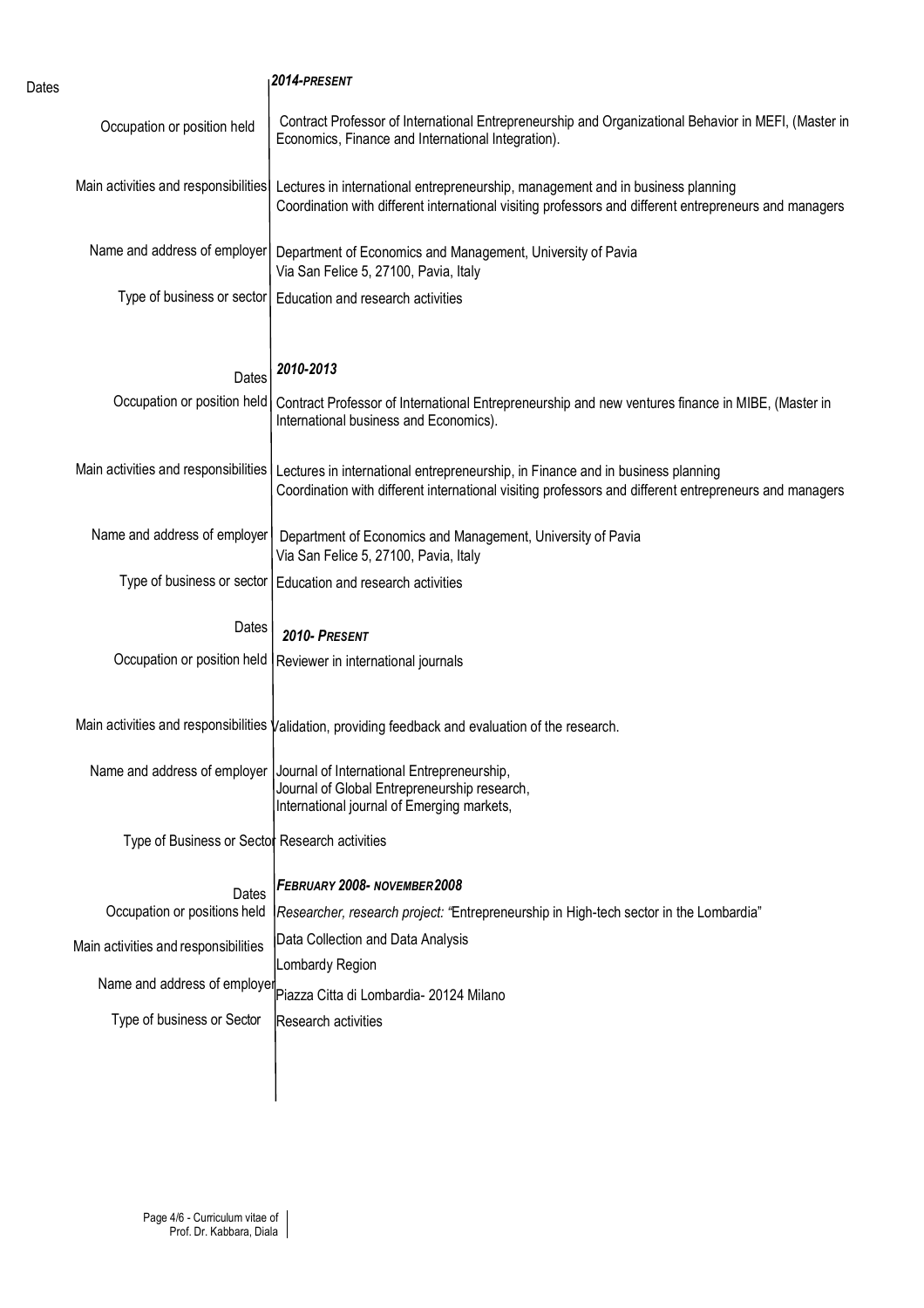| <b>Education and training</b>                                     |                                                                                                                                                 |           |                                         |           |                 |           |                |           |                             |           |  |
|-------------------------------------------------------------------|-------------------------------------------------------------------------------------------------------------------------------------------------|-----------|-----------------------------------------|-----------|-----------------|-----------|----------------|-----------|-----------------------------|-----------|--|
| Dates                                                             | 2006-2009                                                                                                                                       |           |                                         |           |                 |           |                |           |                             |           |  |
| Principal subjects/occupational skills<br>covered                 | PhD In Business Administration and management at the Faculty of Economic and Management                                                         |           |                                         |           |                 |           |                |           |                             |           |  |
| Name and type of organisation<br>providing education and training | University of Pavia, Italy Internationalization, business Management, Entrepreneurship,<br>Marketing.                                           |           |                                         |           |                 |           |                |           |                             |           |  |
| Title of qualification awarded                                    | Department of economic and Management,<br>University of Pavia, Italy                                                                            |           |                                         |           |                 |           |                |           |                             |           |  |
| Dates                                                             | 2002-2004                                                                                                                                       |           |                                         |           |                 |           |                |           |                             |           |  |
| Title of qualification awarded                                    | Diplome d'etude approffondies 'DEA' in Accounting and Finance                                                                                   |           |                                         |           |                 |           |                |           |                             |           |  |
| Principal subjects/occupational skills<br>covered                 | Statistics, Finance, accounting, management                                                                                                     |           |                                         |           |                 |           |                |           |                             |           |  |
| Name and type of organisation<br>providing education and training | Université Saint Joseph<br>Beyrut, Lebanon                                                                                                      |           |                                         |           |                 |           |                |           |                             |           |  |
| Level in national or international<br>classification              | Diploma (master equivalent)                                                                                                                     |           |                                         |           |                 |           |                |           |                             |           |  |
| Dates                                                             | 1998-2002                                                                                                                                       |           |                                         |           |                 |           |                |           |                             |           |  |
| Title of qualification awarded                                    | Bachelor in business and economics                                                                                                              |           |                                         |           |                 |           |                |           |                             |           |  |
| Principal subjects/occupational skills<br>covered                 | Statistics, economics, finance. Marketing                                                                                                       |           |                                         |           |                 |           |                |           |                             |           |  |
| Name and type of organisation<br>providing education and training | University of Lebanon                                                                                                                           |           |                                         |           |                 |           |                |           |                             |           |  |
| Level in national or international<br>classification              | BSc in business and economics                                                                                                                   |           |                                         |           |                 |           |                |           |                             |           |  |
| <b>Personal skills and</b><br>competences                         |                                                                                                                                                 |           |                                         |           |                 |           |                |           |                             |           |  |
| Mother tongue(s)                                                  | <b>French and Arabic</b>                                                                                                                        |           |                                         |           |                 |           |                |           |                             |           |  |
| Other language(s)                                                 | English, Italian                                                                                                                                |           |                                         |           |                 |           |                |           |                             |           |  |
|                                                                   | Understanding                                                                                                                                   |           |                                         |           | <b>Speaking</b> |           |                |           | Writing                     |           |  |
| Self-assessment                                                   |                                                                                                                                                 |           |                                         |           |                 |           |                |           |                             |           |  |
| European level (*)                                                | Reading<br>Listening                                                                                                                            |           | Spoken interaction<br>Spoken production |           |                 |           |                |           |                             |           |  |
| <b>English</b>                                                    | C <sub>1</sub>                                                                                                                                  | excellent | C <sub>1</sub>                          | excellent | C <sub>1</sub>  | excellent | C <sub>1</sub> | excellent | C <sub>1</sub>              | excellent |  |
| Italian                                                           | C <sub>1</sub><br>C1<br>C <sub>1</sub><br>C1<br>excellent<br>excellent<br>excellent<br>(*) Common European Framework of Reference for Languages |           |                                         |           |                 |           |                | excellent | C <sub>1</sub><br>excellent |           |  |
|                                                                   |                                                                                                                                                 |           |                                         |           |                 |           |                |           |                             |           |  |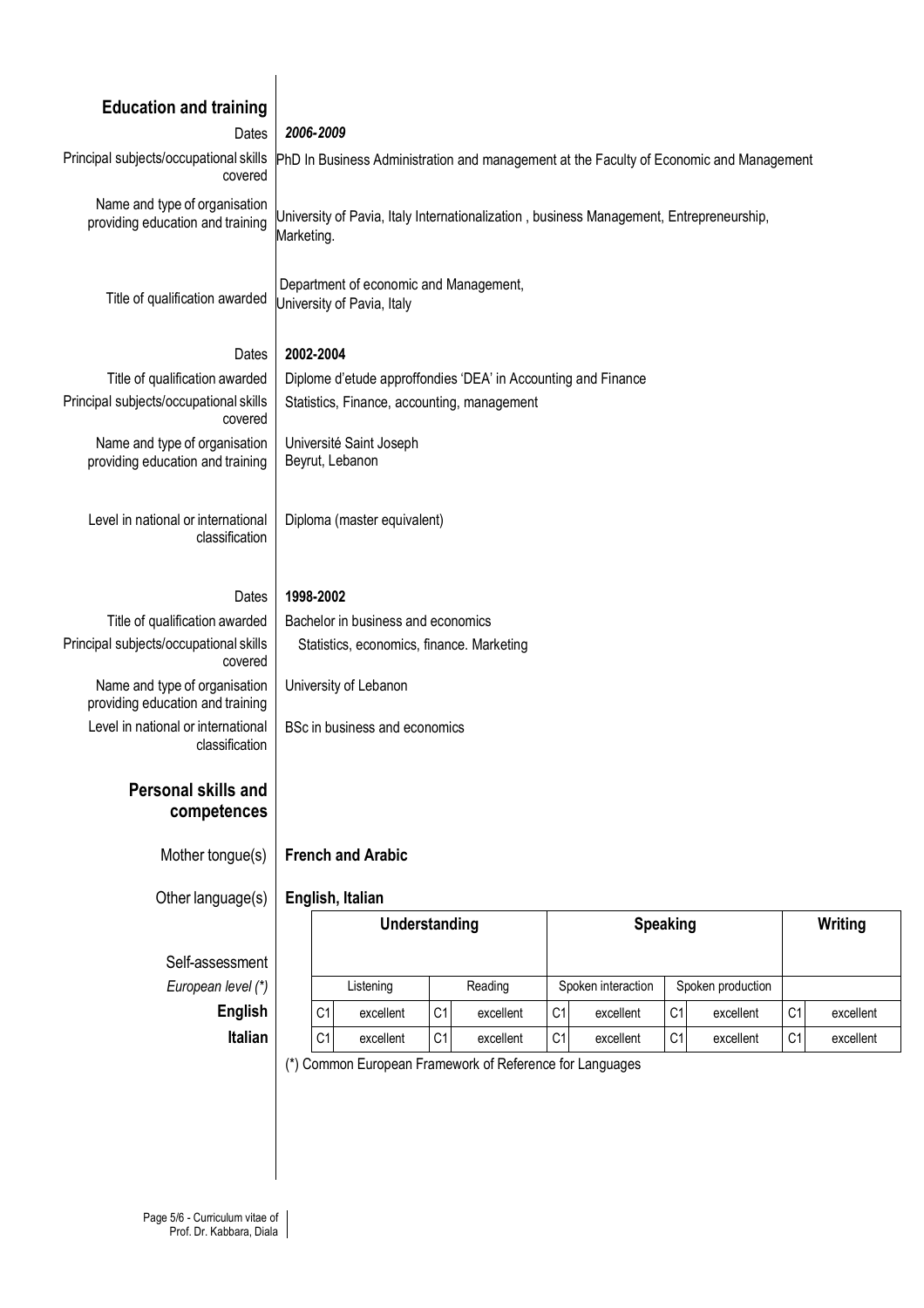## **Additional information Publications**

Salloum C.; AL-Sayah M.; Lefebvre Q; Kabbara D.; Salloum L., (In press) 'Multiculturalism and Entrepreneurial Expansion', *International Journal of Entrepreneurship and Small Business*, 2020 Romero-Martinez Ana M. ; Garcia-Muina F; Kabbara D., 'Does religion influence location choice in the hotel industry?', *International Business Review*, Vol 29, N2, pp. 1-12, 2020. Kabbara D.,'The influence of the entrepreneur and the accelerator in the internationalization process of web-based firms, the changing Global Economy and its impact on International Entrepreneurship, Cheltenham Uk, Elgar, 2016. Kabbara D., Zucchella A., " The Role of Partnerships in the Internationalization Process of Small Knowledge Intensive Firms (SKIFs), Journal of international management, 2013. Kabbara D., Zucchella A., "*Social networks and Inter-organizational ties of knowledge intensive firms (KIFs)* ",current issues in International Entrepreneurship, Cheltenham Uk, Elgar, 2012. Zucchella A., And Kabbara D., "*Collaborative Entrepreneurship and Internationalization in Life Sciences: empirical evidence from Italian biotechnology*", International Entrepreneurship in the Life Sciences, Cheltenham Uk, Elgar, 2011 Kabbara D. "Evolutionary Network Process of International Entrepreneurial Firm", *International Journal of Globalization and Business*, Vol 3, N 3, pp. 346-370, 2009. Kabbara D. "Internationalization Process of Small Firms: Difference Between Old and New Firms in International Busines Entrepreneurship Field", *ARACNE Editor S.R.L*, Roma, 2006. **Conferences participation as a speaker August 2019** The twenty-third McGill International Entrepreneurship Conference University of Odense, **Denmark** *International female entrepreneurship and modest fashion'* **April 2019** *Academy of International Business (AIB)UK chapter- Conference* University of Sussex, **United Kingdom** *'factors affecting the creation of entrepreneurial opportunity in the modest fashion industry'* **December 2018** European International Business Academy **(EIBA**) conference Poznan University for Economics and Business, **Poland** *'Culture impact on the consumer purchase intention in the Modest Fashion Industry'* **September 2017** The 21st McGill international entrepreneurship conference NUI Galway University, **Ireland** *'Relationships between headquarters and subsidiaries in multinational corporations: Daikin Industries, Ltd. Case study* **February 2015** *The Eighteen McGill international Entrepreneurship Conference:* University of United Arab Emirates University UAEU, **United Arab Emirates** *'The role of Crowdfunding as an effective tools of Finance in the entrepreneurship field'* **December 2012** *European International Business Academy (EIBA) Conference* University of Sussex, **United Kingdom** *'Business model and role of accelerators in creating start-up firms: case of American and European accelerator'* **September 2012** The Fifteenth McGill International Entrepreneurship Conference , the change in the global Economy and the future of international Entrepreneurship. University of Pavia, **ITALY** *'Role of accelerator and social computing in international entrepreneurship field'* **September 2011** The Fourteenth McGill International Entrepreneurship Conference Opportunities and Challenges for International Entrepreneurial Firms in a Time of Economic Turbulence. University of Odense, **Denmark** *Social networks and Inter-organizational ties of knowledge intensive firms (KIFs)* **September2010** The thirteenth McGill Conference on new frontiers in International Entrepreneurship: University of Mc Gill, Montreal, **Canada** "International growth and networks of small knowledge intensive firms" **January 2008** Workshop AIDEA-Giovani, sull'internazionalizzazione della piccola e media imprese: Università degli studi di Macerata, **Italy** "A network model of Italian biotechnology firm". **September 2007**